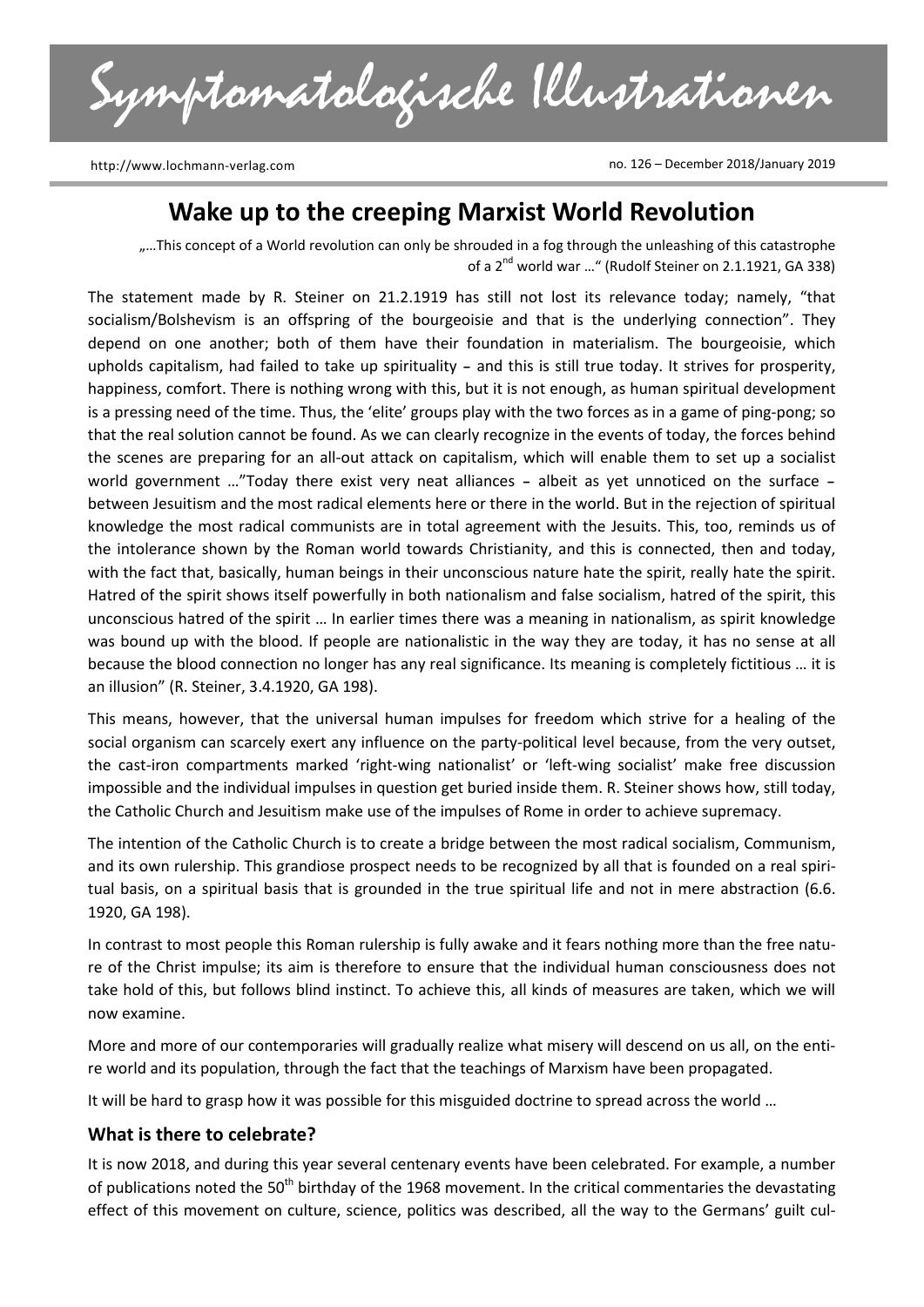ture and, with it, the hatred of one's own people and one's own country. All this is flourishing today and has become a fixed ingredient of cultural life and, what is "of great importance for the future", can enter every school and is celebrated as "modern decency" or "political correctness".

Intellectual input to this movement came mainly from the Frankfurt School, founded in 1923 as an institute for social research by Marxists around Pollock and Horkheimer, and financed by Felix G. Weil, the son of a Jewish entrepreneur in the wholesale grain business. There was also a close connection to the Marx-Engels Institute in Moscow, particularly via Richard Sorge, who moved to Moscow in 1924 and was active in the 2<sup>nd</sup> World War as "Stalin's right-hand man", and "spy of the century" (FAZ, 31.1.2.1999).

The members of the Institute for Social Research elevated orthodox Marxism to neo-Marxism. Freud's psychoanalysis was thoroughly politicised for this purpose, to make it serviceable for the promotion of the class struggle, which was introduced as a Marxist theory of environmental influence.

Soon after, the term "critical theory" was coined as a camouflage for "Marxism", as the latter met with widespread rejection because of the millions who died in Stalin's purges.

In March 1933 the Institute of the Frankfurt School was closed on the grounds of "activities opposed to the State", and migrated to New York.

## **The Institute for Social Research**

After the end of the war, 1946, the Institute returned to Frankfurt and was responsible, above all, for the drafting of theories for the re-education of the Germans!<sup>[1](#page-1-0)</sup>

A significant role is played here by the "control of language", described by Herbert Marcuse as "linguistic therapy", whose actual purpose was the subversion of language. Thus, in an insidious way, destructive content was introduced deliberately together with friendly-sounding terms. From then onwards only texts with distorted content were sent out from there and whoever dared to correct the nonsense in question could be defamed in public, being branded immoral or even Fascist.<sup>[2](#page-1-1)</sup>

But this method also succeeded in clouding over the consciousness and the life of thinking; the public affected by this turned into a mass that could be manipulated at will, being unable to distinguish half-truths from complete lies.

In a discussion in which a word was sought to characterise the "enemy", terms such as tyranny, dictatorship or totalitarianism were suggested. It was Marcuse who then proposed the coinages "Nazi" and "Nazism", and these terms have since been employed to great effect.

The second centenary celebration took place on the 15<sup>th</sup> May and had to do with the 200<sup>th</sup> birthday of Karl Marx. On this day a 4-5 metre high Karl Marx statue made in China was ceremoniously erected in Trier; the celebration was broadcast on radio and television, in honour of the communist Karl Marx.

# **Was Marx an Atheist or Satanist? Revealing biographical aphorisms**

We would like to point to one significant fact: The Jesuit Order dissolved by Pope Clement XV, having after

<span id="page-1-0"></span> <sup>1</sup> The "Anthro-Bolsheviks" founded in 1976 the magazine "Info3" as a kind of "Anthroposophical Branch" in Frankfurt. Since then they have been trying to replace Rudolf Steiner's thinking with that of Karl Popper & Co., one of whose followers is the "world improver" George Soros. As an echo of his "Open Society" an "Open Anthroposophy" is now being promoted in Frankfurt.

<span id="page-1-1"></span><sup>2</sup> The re-education of the Germans is a central element of psychological warfare. The U.S. deputy foreign minister Archibald McLeish, who in 1939 had founded in the USA the Institution for psychological warfare, insisted at the Potsdam Conference that the goal of re-education should be to change the character and mentality of the German nation so that in the end a life could be permitted without surveillance. This required that Germans should be treated rather as criminals are treated in a modern prison. "We will eradicate the whole German tradition." One must, he said, initiate a process that would culminate in German "self-re-education". The report "Conference for post-War Germany" issued in summer 1944 by the "Joint Committee on post-War planning" at Columbia University N.Y. contained the timetable for the re-education of the Germans, which then became the official guideline for U.S. post-war policy. It was developed by specialists in the fields of medicine, psychology, sociology etc. The psychoanalyst C.G.Jung (here we have the direct link with the Institute for Social research) had cautioned against making a distinction between trustworthy and untrustworthy Germans, as they are "collectively to blame". The reason for this was said to be a general psychological inferiority of the German. In Jung's view the Germans are degenerate. The only effective therapy would be to get the Germans to recognize their guilt and acknowledge it publicly again and again (cf. Mossberg: Re-education).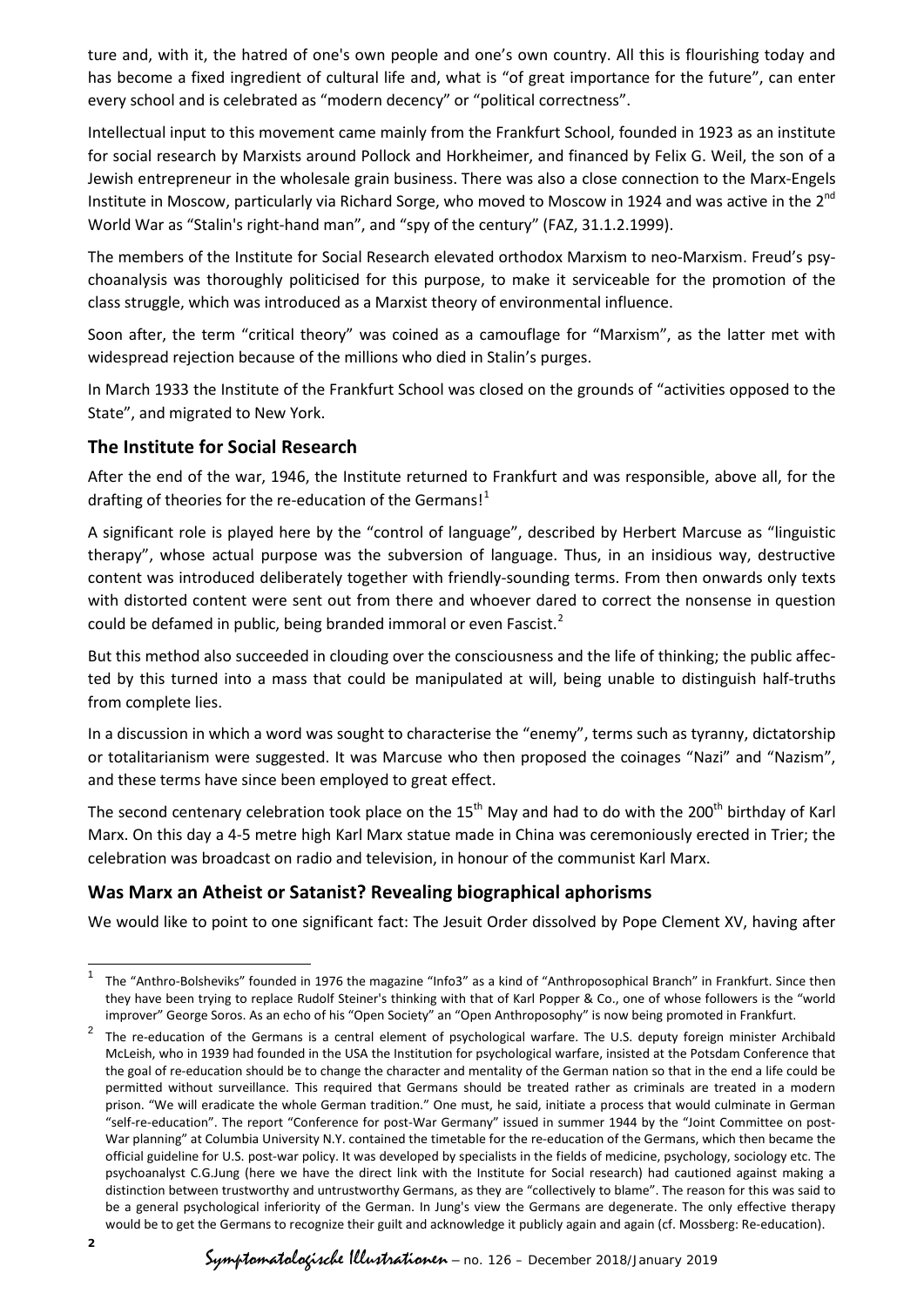the ban in 1773 fled to Frederick II's Prussia and Russia under Empress Catherina, was later reinstated by Pope Pius VII in 1814.

The year after, in 1815, the Rhenish States including the city of Trier came under Prussian rule. Karl Marx was born in Trier, also in 1815. This would seem to be symptomatic, as a deep connection exits between the impulses of Jesuitism and Communism. In addition, the city of Trier is connected with Roman Emperor Constantine I, under whose rule Christianity was made the state religion, whereby the foundation was laid for "Roman" Christianity.

There is a letter of 31.3.1854 from Karl Marx' son Edgar to his father, opening with the words, "My dear Devil" – could this be an indication of the Satanism to which Marx belonged, and may even the son have been initiated? And Marx' wife addressed her husband as follows in a letter of August 1844: "Your latest pastoral letter, High Priest and Bishop of souls, has filled your poor sheep with tranquillity and peace again."

In his Communist Manifesto Marx gives utterance to his wish to abolish all religion. Is not the cult of the Devil a part of this? But his wife addresses him as High Priest and Bishop – Of what religion? The Satanist religion has high priests! What sort of pastoral letters were written by someone believed to be an atheist? Could they have appeared in the period of Marx' life that has not yet been researched?

Marxism conceals a mystery of which few Marxists are aware: For example, Lenin wrote: "After half a century not a single Marxist has understood Marx." And Lenin wished the following: "I hope we are hanged on a stinking rope!"<sup>[3](#page-2-0)</sup>

What a contrast to another fighter, who wrote at the end of his life: "I have fought a good fight, I have finished my course … Henceforth there is laid up for me a crown of righteousness which the Lord the righteous judge, shall give me at that day" (2 Tim. 4, 7-8).

Between 1839 and 1841 Marx wrote his doctoral thesis: "The difference between Democratean and Epicurean Nature Philosophy", in which he subscribes to the statement of Aeschylus' Prometheus: "In a word, I altogether hate each and every God" (Preface). Marx was a declared enemy of all Gods, a man who had sold his sword to the Prince of Darkness. He had proclaimed as his goal, to draw all humanity into the abyss and follow, laughing.

In his poem "The Pale Maiden", he writes: "I have thus recklessly forfeited Heaven, I know full well. My soul, that belonged once to God, is now destined for Hell."

When Marx had finished "Oulanem" and other early poems, in which he declared that he was in league with the Devil, he had not a single thought of socialism. He even fought against it. As editor of a German periodical, the Rhenish News, he did not concede "even theoretical validity to communistic ideas in their present form. Still less do I wish for their practical realization or even regard it as possible. If the masses try to put communistic ideas into practice one can, as soon as they become dangerous, respond with cannon …"

At this stage Marx meets Moses Hess, who plays the most important role in his life, namely, as the one who – supposedly – got him to embrace the ideal of socialism. Thus, the wiping out of religion was the expectation of those who led him into the depths of Satanism. In no way did Marx pursue high-minded ideals, seeking ways to help humanity. The proletarians interested him little, if at all. Socialism was merely a bait with which to lure proletarians and intellectuals into accepting a devilish ideal. The Marxism which he developed later was a mask that he himself laughed at. He was obsessed with the idea of leading people astray and, as an Agent of the Prussian government and as an occultist, he carried out his mission and was able to exert influence in a calculated manner (see: Wurmbrand, *Das andere Gesicht des Karl Marx*).

None other than his later father-in-law, Ludwig von Westphalen, who had been the highest paid legal official in Trier, promoted Marx in his younger years, and it is probable that it was von Westphalen who

<span id="page-2-0"></span>This and similar statements of Lenin shortly before his death and even on his death-bed were probably a sign of closeness to the threshold.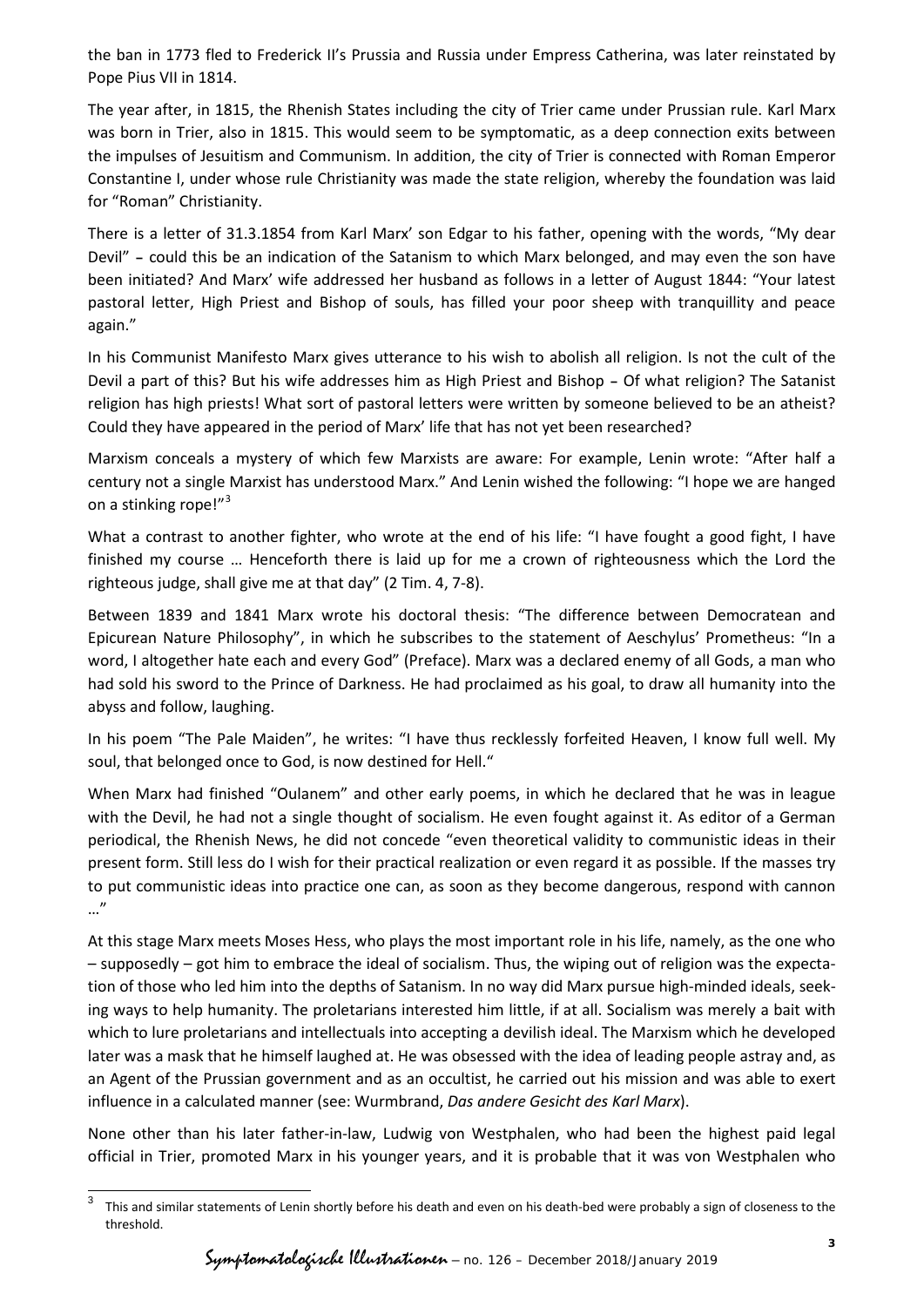drew Marx' attention to Saint-Simon (utopian socialism). It is also likely that Karl Marx came into contact with secret societies and also with spying agencies thanks to von Westphalen, whose activity as an agent is well documented. Von Westphalen died in 1842. The acquaintanceship with Moses Hess began in 1841.

A short anecdote indicates that Karl Marx' rapid rise to fame was due to the efforts of circles that stood behind him: "… the fate of Max Stirner who, even as the translator of Adam Smith and Jean-Baptiste Say, was unable to make enough money to avoid imprisonment for unpaid debt twice in the last decade of his life, whereas our Marx is said to have received, for books that were never written, exorbitant advance payments which the publisher were unable to get refunded." (Helmut Kreuzer: *Zum vormärzlichen Boheme-Kreis der "Freien" um Bruno Bauer und Max Stirner*)

The editor-in-chief (Marx) and his colleagues often sat together in the evening drinking wine. And when the row of emptied bottles had grown to a considerable length, Marx took stock of the circle, his eyes sparkling wickedly with kingly pleasure. Suddenly a finger would point at one of the shocked friends: "I will destroy you." (Quote from Karl Heinzen, published by Wolfgang Waldner, Der preussische Regierungsagent Karl Marx). In this connection it is worth noting that instead of Goethe's writings the books of Karl Marx and Friedrich Engels were promoted and disseminated.

Georg Friedrich Daumer wrote about Karl Marx: "A revolutionary bloodhound of the reddest colour and faction has, in his review of my book, published in the "Neue Rheinische Zeitung" and already mentioned a number of times, gone so far as to threaten me with the guillotine."

Arnold Künzli tells in his biography of Marx, of this life that led to the suicide of two daughters and a son-inlaw. Three children died of malnutrition. His daughter Laura, who was married to the socialist Laforgue, lost her three children. Then both the parents committed suicide. His daughter Eleanor also decided together with her husband to take her own life. She died, while he changed his mind at the last moment. The relatives of Satan worshippers stand under a curse. Marx felt under no obligation to earn a living for the support of his family, although this would not have been difficult, thanks at least to his prodigious command of languages. He begged money from Engels. He had an illegitimate child by a servant girl. He later passed on the child to Engels, who played along with this comedy. But Marx was also prolific drinker. Ryazanov, the director of the Marx-Engels Institute in Moscow, makes this point in his book on Marx published in 1928.

With Marx' consent, Eleanor married Edward Aveling, a friend of Annie Besant, Blavatsky's sucessor in Theosophy. Aveling gave lectures on subjects such as "The Wickedness of God". The Satanic principle: They do not, like the atheists, deny God's existence – and if they do, it is for the purpose of deception. They are aware of his existence, but describe him as evil. They put Satan in the place of God.

In his lecture he tried to prove that God is an advocate of polygamy and an inciter to theft. He also pro-claimed the right to blasphemy. (See C. Tsuzuki's book on the life of Eleanor Marx, Oxford 1967)<sup>[4](#page-3-0)</sup>

The connection between Marxism and Theosophy is not accidental. Theosophy propagated in the West the Indian teaching of the non-existence of the individual soul. What Theosophy had not achieved through persuasion, was achieved by Marxism through the power of the whip. It de-personalizes human beings and turns them into robots that serve the interest of the State.

Marx writes in the "Communist Manifesto" that he has set himself the goal of eradicating, not only religion, but also all morality, so that everything is allowed. – Communism means collective demonic possession.

### **Marxism and Materialism**

Rudolf Steiner pointed out as early as 1918: "And the truth of the situation is, that something like the materialistic view of history of Karl Marx is purely Ahrimanic. Its secret lies in the fact that all that is acknowled-

<span id="page-3-0"></span> <sup>4</sup> The Jew K. Marx, B'nai B'rith Freemason, who worked in the "Communist League" for the Illuminati, was not an atheist, but a Satanist, as shown in the following poem: "What, what! I thrust with sure aim/ The Sabre, black with blood, into your soul./ God knows it not, God notes not the skill/ That struck into the head of infernal fog,/ Until, besotted, my heart was transformed./ I gained the skill through living trade with the Black One./ He it is who beats time for me and chalks up the signs …" (From Athenäum magazine, 1841).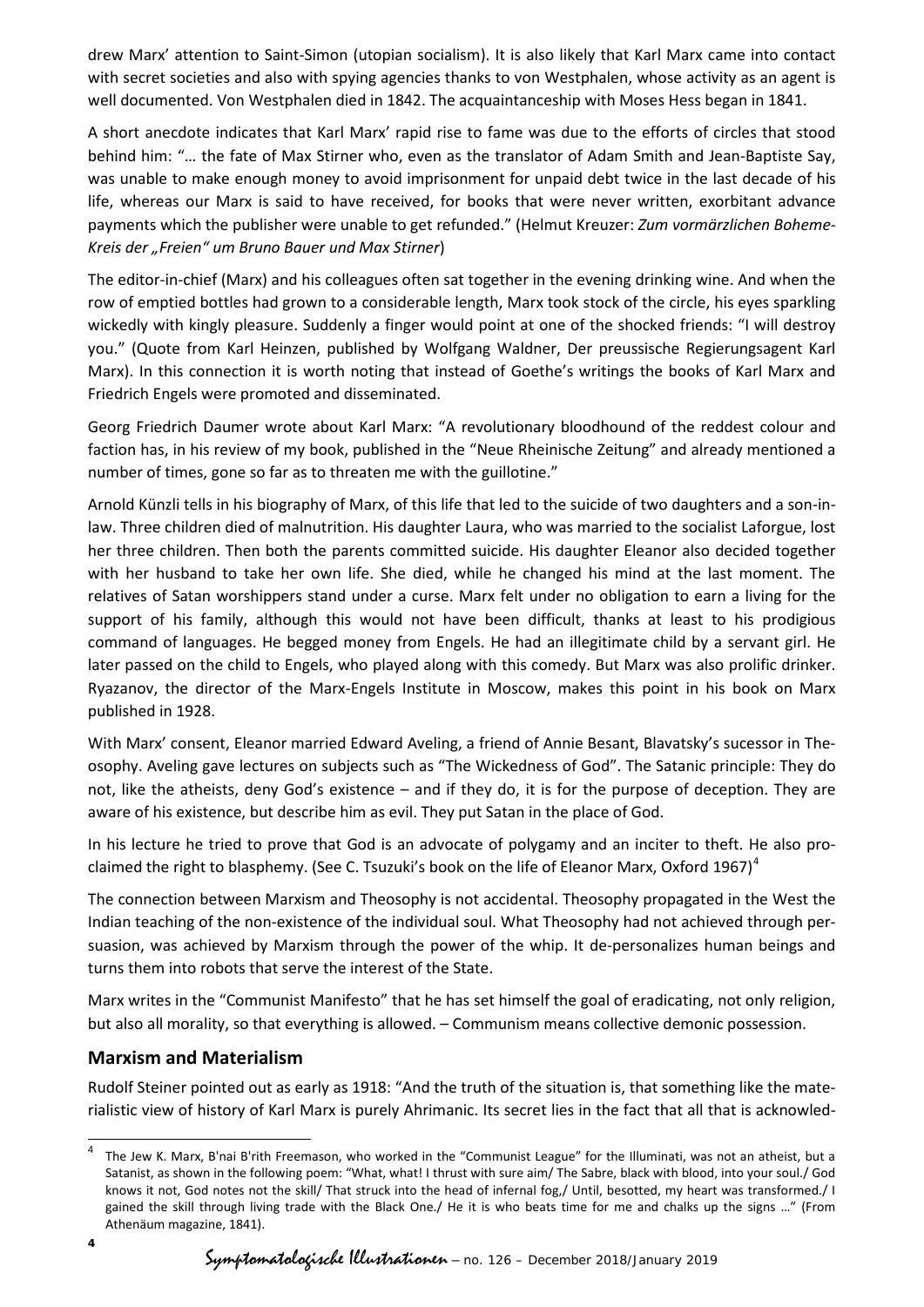ged is what has occurred on Earth materially. It ignores the reaching up of man's spirituality into the supersensible worlds and consequently, through the ignoring of this reality, the human being falls a prey to the Ahrimanic powers. For, as soon as the human being shuts off his consciousness from the world into which he reaches upwards, he succumbs to the Ahrimanic or Luciferic, in this case the Ahrimanic powers. Now, we stand today before the fact that countless people support a purely Ahrimanic world-view, fight for this purely Ahrimanic world-view and thereby also summon up onto the Earth all that has to come if, instead of the Divine order, the Ahrimanic order spreads across the Earth … Marxism is an extreme manifestation. It will work on. All that should be, to begin with, mere knowledge, will really happen, it will become actual reality. Only insight into these things, which is, again, formative of the will, can be of help in such matters" (GA 184, 8.9.1918).

One can but confirm, unfortunately, that Marxist reality has, indeed, almost completely overtaken us before long across the whole world. The life of thought and mental picturing of many – maybe even of most of our contemporaries – is coloured by Marxism, though they may themselves be unaware of it.

It can also, after nearly 30 years since the fall of the Berlin Wall, only be acknowledged that this Marxism wishes to take over the whole world by means of a world government (New World Order). Can this Marxism be stopped, can it be overcome? Where are the people who out of insight oppose Marxism?

Rudolf Steiner also said of Marxism: "The thought that thought has no value is Marxist theory, and the idea that thought has no value has, as a thought, exerted the strongest influence in the past 60-70 years" (GA 188, 26.1.1919).

"Research shows that it is from the Jesuit Francesco Suarez (1548-1617) that a huge amount originates, of what one calls today historical materialism, Marxism, the social-democratic world-view" (GA 169, 18.7. 1916).

### **Weishaupt and the "League of the Just"**

A branch of the Bavarian Illuminati, which was known at that time as the "League of the Just" and grew out of one of the most successful secret revolutionary groups in France, the 'Four Seasons Society', received two new members – Moses Mordechai Marx Levi (alias Karl Marx) and his friend Friedrich Engels, the son of an industrial magnate – who later wrote for them the Communist Manifesto. Part of the Manifesto had sprung from their own heads, but in the main it was the ideology of the "League of the Just" and other French secret societies that stood in revolutionary opposition to the French government.<sup>[5](#page-4-0)</sup>

Rudolf Steiner says that Marx maintained of himself that he was not a Marxist and one should not lose sight of this fact (GA 189, 21.2.1919). The explanation of this can only be that a Satanic power was working through Marx and he had surrendered his intellectual faculty to the Ahrimanic powers. Thus, it was not Marx the human being, but demonic forces that spoke through him.

"Satan has the rank of Primal Powers, Archai, and it is he who in the course of world evolution has seized hold of this intellectuality long before it approached the human being in the way described. He is at present the one who possesses intellectuality in the most encompassing way, and he strives to bind human intellectuality so strongly to his own, that the human being in this process can fall out of evolution. Thus, to make ineffective the Mystery, this is the striving of the Ahrimanic power. Now, this Ahrimanic power, which in the Christian tradition is called Satan, does not have the strength to work further up on the various levels of the universe, than to man. One can therefore not imagine that, for example, the intelligence of an Angelos could be seized hold of directly by his Satanic power. Only in certain exceptional cases can this

<span id="page-4-0"></span> <sup>5</sup> Karl Marx was hired by a mysterious group calling itself "League of Man", to write the "Communist Manifesto" as demagogic bait for the masses. The Manifesto ("KM") was in fact in circulation many years earlier, before Marx' name was recognized to the point where it could be used for the authorship of this revolutionary handbook. All that Marx really did, was to modernize and codify the revolutionary plans and principles that had been written down by Adam Weishaupt, the founder of the Illuminati in Bavaria (The Insiders, p.32).

It should also be noted how the Bavarian Illuminati in England and America created, on the one hand "capitalist" and, on the other, "anti-capitalist" – alias communist – systems in order to exploit in a Machiavellian fashion the resulting conflict and keep humanity in permanent discord and, therefore, confusion.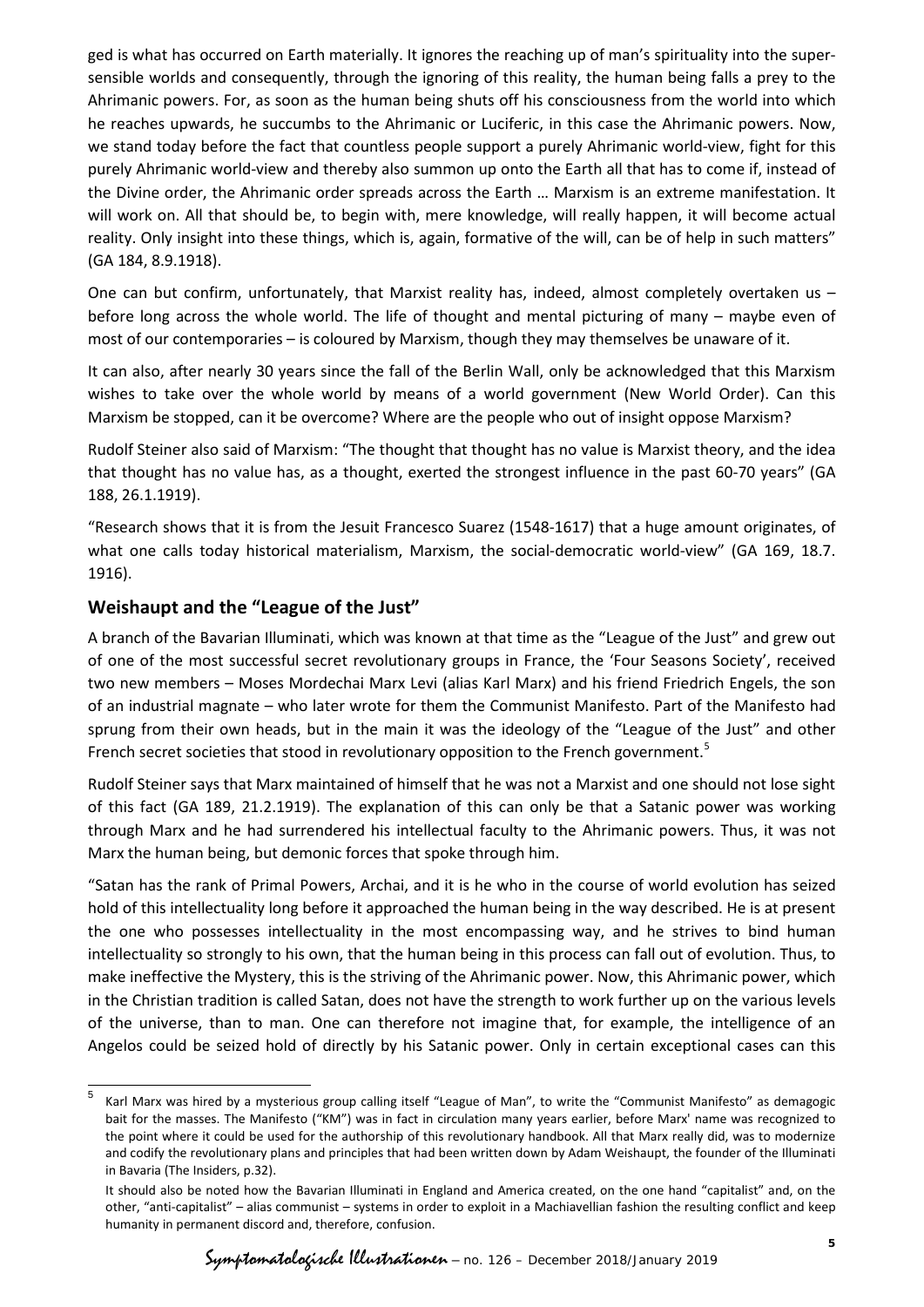happen. And knowledge of this possibility that in the future moments can arise where it might be possible, not only to bind human beings to it via intellectuality, but where the Satanic power could also bind to it beings from the realms of the Angeloi, in particular the Archangeloi, this is for the present time one of the higher secrets of occultism about which one cannot speak as yet, and can only be revealed under certain conditions. So that we can only indicate that in the future an enticement and a temptation of beings from the hierarchy of the Angeloi and the Archangeloi in particular might also be possible" (GA 346, 22.9.1924).

"Actually, Karl Marx has no other ideas about the social organism than those that were already there. Karl Marx did not have original thoughts about how the world should develop … He does not try to say what should be put in the place of this social structure as it has taken shape under capitalism; he only shows that under the dominating influence of this capitalist system the proletariat had to emerge as a particular class of human beings. That is a reality. The Marxists do not provide a solution, but hand everything over to the order of the State, so that the State becomes the only big capitalist. But it then has the task of representing all the human beings who participate in the State … The question that is a quite essential matter of first principles, namely, the relation of the proletarian world to the State, ends up more or less in a kind of nebulous atmosphere. Marx' thought-formation is of a dissolving, disintegrative kind. What can be observed in the world around is simply taken up and is thought through, but when one has come to the end of a thought, it annuls itself, it comes to nothing and peters out into nothingness. This is what strikes so forcefully anyone with a feeling for such things. When you study Karl Marx you find always: yes, you start out from certain thoughts; they are not actually his thoughts, they are the thoughts current in recent times. But then you plough into something that actually sends the thought into a spin, confuses it, and leads it over into a destructive element in which nothing can settle. It is immensely interesting to see how this way of thinking, already emerging with Karl Marx, how this raises itself to the highest power – one could say, to the point of genius – in Nikolai Lenin. Lenin's interpretation of Marx sees him as an absolute opponent of the State, one whose basic idea is: If the suppression of the proletariat is to cease, then the State as it has emerged historically must be abolished, it must come to an end. This is interesting, because it is precisely those whom Lenin regards as his opponents, who would like to unload everything onto the shoulders of the State, as it has come to be historically. So that in social circles today we have these two opposite views. The real fanatics of the State, on the one hand, who want to make the State responsible for everything, and Lenin, the absolute opponent of the State, who actually sees the salvation of mankind on in the – not abolition, this he regards as nonsense, as a Utopia –, but in the gradual dying away of the State. And it is just when you take in the way he is thinking here, that you recognize the way of thinking that lives in him … He says, if development proceeds as the bourgeoisie has directed it, then the bourgeoisie is ripe for extinction. The proletariat – as he says – will seize hold of the machinery of State and will bring to perfection the State as founded by the bourgeoisie as an instrument for the suppression of the proletariat, this the proletariat will perfect, it will build the most perfect State. But what is the characteristic of the perfect State, Lenin asks – and he believes himself to be in this a true Marxist – he says: the characteristic of the perfect State is this, that it dies away of itself … the State achieves its real purpose, which consists in the fact that it dies, it comes to an end of its own accord. This is the most characteristic thought-form in Lenin's thinking. You can see here, raised to a higher level what is already to be found in Karl Marx. A thought that is given form, and then ebbs away into nothingness" (GA 189, 21.2.1919).

### **Marxism and Darwinism**

Marxism is one-sided Darwinism, which only recognizes the economic life, places the human being on the animal level and wants to keep him there. As soul and spirit are denied in man, there is for Marxism no concept of freedom, but only struggle for survival, as a borrowing from the materialistic theory of nature. Its ideology is its faith, even though they call themselves atheists. Here there is a similarity to Islam. Hatred is the originator and, finally, the consequence of this way of thinking. Anthroposophy, Goetheanism and non-church Christianity stand diametrically opposed to these ideologies. The extent to which these ideologies can be instrumentalized for political and occult purposes is visible at the present time to a frightening degree.

"Communists have the habit of forming front organizations. All that we have discovered about it so far,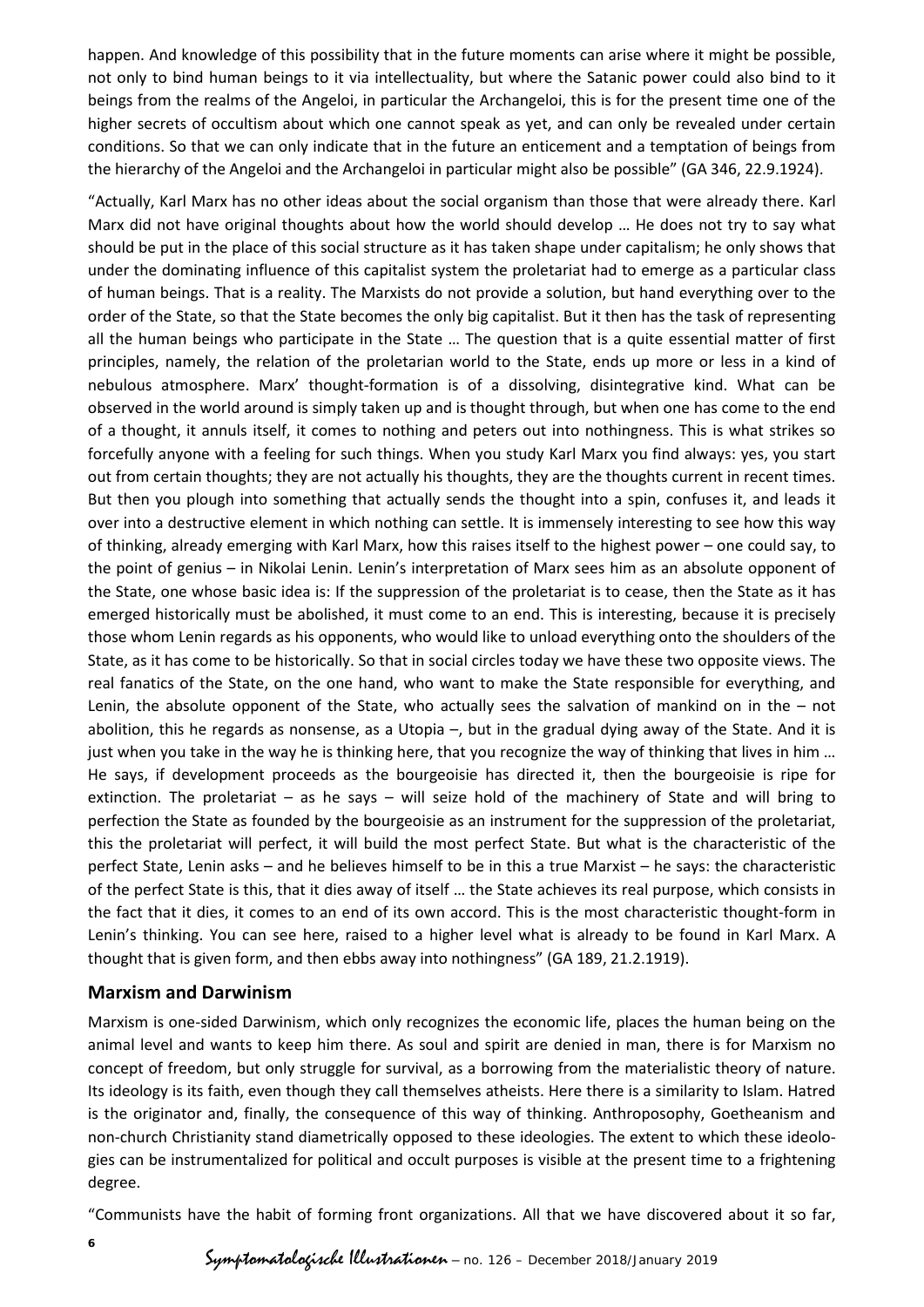suggests the possibility that the Communist movement itself is a front-organization for occult Satanism. This would also explain why political, economic, cultural and military weapons that have been targeted at communism have proved ineffective. Satanism can only be fought by spiritual and not bodily means. Otherwise what happens is that a Satanic front-organization like Nazism is defeated, but another one achieves a still greater victory" (R. Wurmbrand, "The Unknown Marx", 1933).

Rudolf Steiner speaks of the people who believe the systematic lies, and what significance this has for humanity as a whole. And "on the other hand there is the simplicity which believes that this external web of natural forces that is today the object of our academic study, can be something of significance for the further development of humanity, that all the nonsense about the conservation of matter and force can be something of benefit for man's further development … And the sole remedy for this, is that as many people as possible should become aware of the actual task of present-day humanity: namely, that the world must of necessity be taken hold of by the individual consciousness. If it takes hold of blind instinct, then this will result in a completely antisocial state of affairs, of the kind that is now on the way in Russia [1920]. This will gradually bring about an antisocial state of affairs, the means to resolve which, will not be thought up by either the English, the North American, let alone the French or any other government. No, it will be naïve to imagine that something like the English parliament will know how to deal with it: that is the power of Rome … It is not a question of either Bolshevism or Anglo-Saxon bourgeoisie; the question is whether antisocial chaos is to prevail – the supremacy of Rome –, or whether humanity resolves to fill itself with the Spirit, which in 869 at the 8<sup>th</sup> General Council in Constantinople it was declared by the Western Church a heresy to inquire into … All mere faith that powers will be there, that will lead civilization further, is not relevant today. The only thing that has relevance is what human beings do from out of themselves to save civilization from its downfall. This needs to be said again and again. So serious is the situation today … And, to tell the truth, in my struggle to find an expression, the one that came to me was: Leninism, Trotskyism is a product of "perverse" instincts. I could find no other expression" (GA 198, 6.6.1920).

### **Unleashing the Passions**

It is interesting to note the personalities Marx surrounded himself with. One of his close associates in the First International was the Russian anarchist Bakunin, who said the following: "The Devil is the Satanic revolt against divine authority, a revolt in which we see the fruitful seed of all human emancipation, the Revolution. Socialists recognize one another through the words 'In the name of Him, against whom a great injustice was committed. The Devil is the first Freethinker and Saviour of the world. He liberates Adam and presses to his forehead the seal of true humanity and freedom, through making him disobedient'." Bakunin praises not only Lucifer, but is also subservient to another power, called Satan. He has a fix programme for the Revolution, but it is not one that would protect the poor from exploitation. He proclaims: "In this revolution we will have to awaken the Devil in the population, so as to unleash the passions. Our mission is to destroy, not to built. The passion of destruction is a creative passion" (quoted from Wurmbrand).

Richard Wurmbrand is convinced that Karl Marx was a Satanist. It is likely that Moses Hess<sup>[6](#page-6-0)</sup> had significant influence on Marx in this connection.

Wurmbrand says: The man who persuaded Engels to become a communist was the same Moses Hess, who had already persuaded Marx. Hess writes, after his meeting with Engels in Cologne: "He went away from me a fanatical communist. In this way I cause destruction."

Karl Marx and Friedrich Engels are described as the fathers of emancipation; but what does that mean in Marxist terms? – "The goal of woman's emancipation is to integrate the female sex with public industry and eliminate the individual family as an economic unit in Society."

<span id="page-6-0"></span> $6$  Hess became the grey eminence behind Marx and influenced his protege's work intensively. What, then, were his noteworthy ideas?

In his writings Hess emphasized the need to rouse the social classes against one another and, in this way, to prevent them from working together. He wanted to bring about a social revolution with the help of Judaism, racism and class conflict. He stressed that socialism is inseparably bound up with internationalism, as the socialists had no fatherland. The true socialist can have nothing to do with his nationality. He also declared: This does not apply to Jews! Hess believed that internationalism serves the interests of Judaism.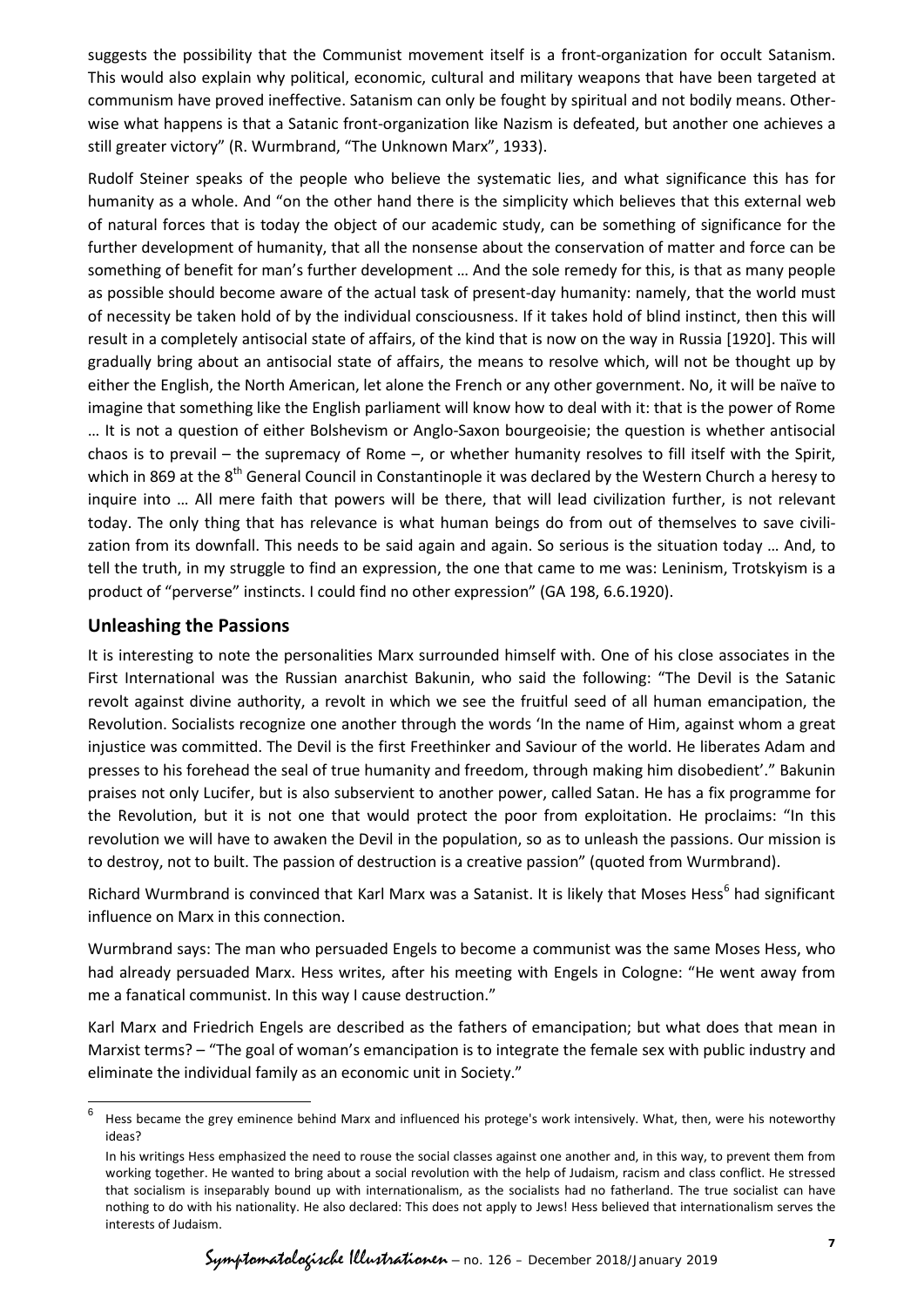"For communism, direct physical possession is the sole purpose of life and existence; the role of the worker is not superseded, but extended to all human beings; the relation of private property remains the relation of the community to the world of things, and finally this impetus to set general private property over against private property comes to expression as in the animal kingdom, whereby over against-marriage (which is a form of exclusive private ownership) is set communal ownership of women, where woman becomes general property of the community. One could say that this idea of the communal ownership of women is the prime secret of this, still quite raw and unthought-out communism. Just as woman leaves marriage behind for prostitution, so does the entirety of wealth, that is, the objective essence of man, shift from the relation of exclusive marriage with the private owner, to the relation of universal prostitution with the community at large" (Karl Marx, economic-philosophical manuscripts of 1844, Marx-Engels Works, Supplementary Vol. 1).

Communism and socialism have the same essential core. As described above, Moses Hess was its actual founding father. In addition, he is also viewed as the founder of Zionism. Communism was applied in the East, and Socialism (social democracy) in the West. Moses Hess lived from 1812 to 1875.

In the case of all these movements that have sprung from them it should be borne in mind that their foun-ders are connected to occult brotherhoods.<sup>[7](#page-7-0)</sup>

# **The Fabian Society and Troskyism**[8](#page-7-1)

Already one year after Marx' death, English socialists came together to continue the work of Marx, and in 1884 founded the Fabian Society. Famous members were George Bernard Shaw, H. G. Wells, Sidney and Beatrice Webb. It should be remarked in passing, that none of the members had ever been part of the exploited proletariat, but all came from the British upper class, and later even from the nobility and, which is especially poignant, were mostly involved in the eugenics movement, which demanded the elimination of inferior human material.

G. B. Shaw was an ardent advocate of eugenics and demanded that people he himself viewed as of no use to society should be killed with a humane and pain-free gas. He also made publicity in Britain for the National Socialists. From the beginning, secrecy and deception were a part of the Fabian strategy. The original coat-of-arms of the Fabian Society was a wolf in sheep's clothing.

Organizations infiltrated by Fabians generally never spoke openly of the class-struggle concept formulated by Karl Marx. The agenda of the organization merely tended from year to year more in the direction of anticapitalism, with no awareness of this creeping process on the part of a majority of members.

A perfect example of this deception of the working classes was the founding of the socialist Labour Party. The final membership of this Party was decided in 1918 at a conference in Nottingham dominated by the Fabians. The Fabian Sidney Webb was the architect of this new Party programme. Since then the Fabians have been inextricably involved in the Party. They pretended to be on the side of the workers, and wanted to put their support into effect by, for example, demanding more State control.

The point is: to clothe everything in fine-sounding social verbiage and create with this a workers' party, which is in fact directed counter to the aims of the workers. Most of the workers, meanwhile, are not able to see through this trick.

The Fabian Society regularly sent delegates to meetings of the "Second Socialistic International", which had

<span id="page-7-0"></span>These theories were fuelled by a Messianic stream originating in Sabbatai Zevi in the  $17<sup>th</sup>$  century, and carried further in the  $18<sup>th</sup>$ century by Jakob Frank. The latter indoctrinated Adam Weishaupt and Mayer Amschel, and thus an unholy trinity was formed.

 <sup>1.</sup> Jakob Frank had the task of creating a theology that would provide the basis for revolutions.

 <sup>2.</sup> Mayer Amschel was responsible for world banking.

<sup>3.</sup> Adam Weishaupt was responsible for the revolutionary political development in the world. The first revolution of this group was the French Revolution in 1789. Jakob Frank spoke of his conversion to Roman Catholicism 30 years before. 30 years later the same "Christian" remarked: "I say to you the following: Christ, as you know, said he had come to rescue the world from the hands of the Devil, but I have come to rescue it from all the laws and customs that ever existed. It is my task to annihilate (destroy, tear down) all this, so that the good God can reveal himself" – quoted from U.S. pastor John Torell.

<span id="page-7-1"></span><sup>8</sup> See e.g. Anatolij Golitysn, *New Lies for Old*, 1984.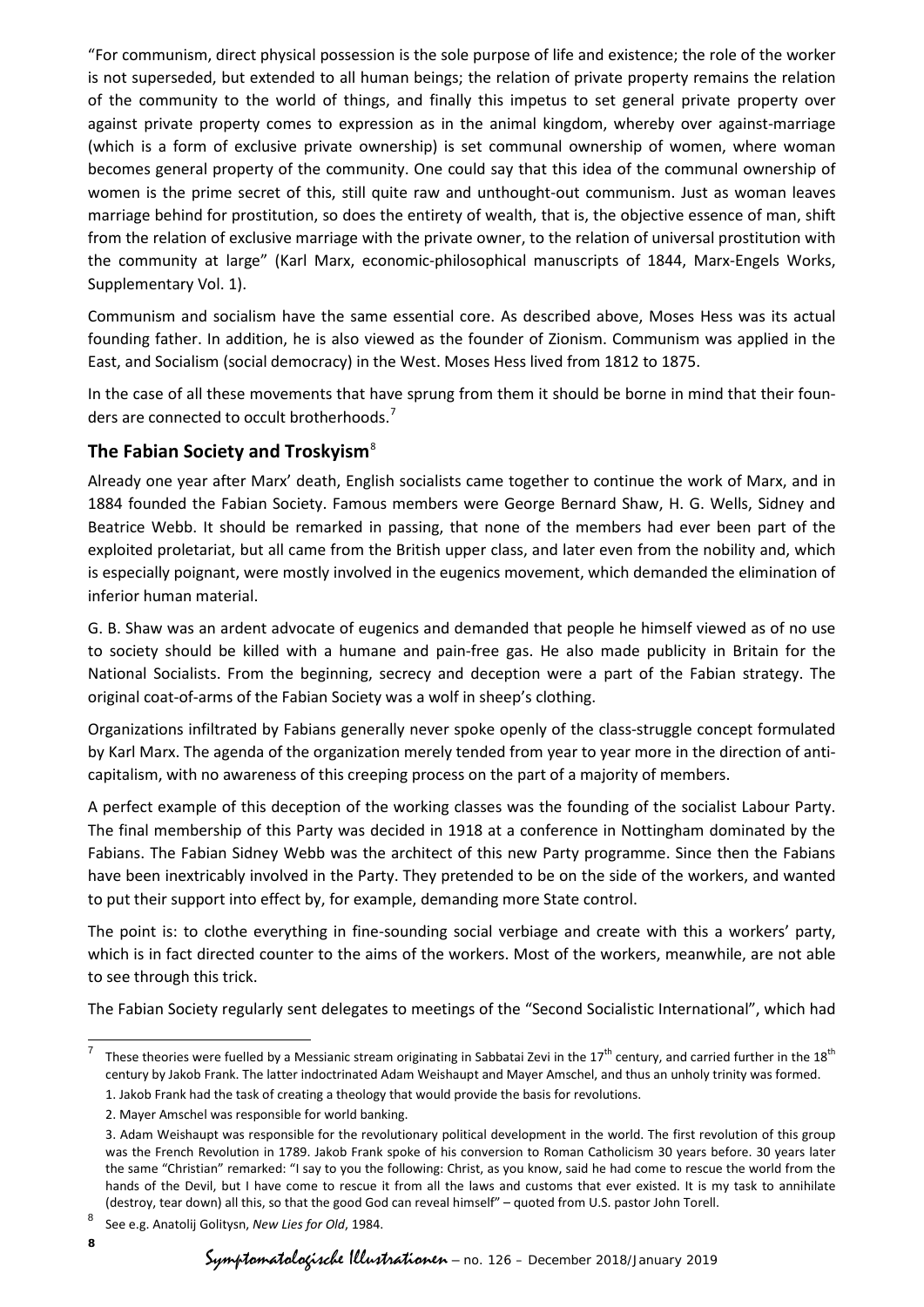its roots in the "International Association" founded at the urging of Karl Marx, which was dissolved in 1876. The founding of this " $2^{nd}$  International" took place, not accidentally, on  $14^{th}$  July 1889 in Paris, exactly 100 years after the French Revolution. None other than Friedrich Engels, who lived on until 1895, was the organizer from London of this meeting, without himself attending.

In 1902 Leon Trotsky fled from Russia to visit Lenin, who had invited him, in London. There he joined the Social-Democratic Worker's Party of Russia (SDAPR), which marked the start of his career as a revolutionary. As the Russian communists were not permitted to hold a conference in Russia, they did so in London, not entirely by chance in the immediate neighbourhood of the Fabian Society. At this stage the Russian Communists still called themselves "Social democrats". The Fabians supported, wherever possible, their more radical Russian comrades, and this, long before the October Revolution. The Russian communists were at this point not only seemingly radical, as the Fabians were seemingly liberal.

The "Communist International", also known as the "Third International" or "Comintern", was founded in Moscow in 1919 on the initiative of Lenin. In the setting up of its programme the Third International linked on to the "2<sup>nd</sup> Socialist International" organized by Friedrich Engels in Paris, which was decisively influenced by the Fabian delegates. Following on the October revolution a world revolution or "World October" was to take place: in other words, the establishing of a communist world government. In this process the Comintern as a tightly-organized communist global party was to take on the task of coordination and leadership.

Originally a communist revolution was also planned for Germany some time between 1[9](#page-8-0)19 and 1921.<sup>9</sup> Because of the special situation in the West, Moscow then decided otherwise. At the  $10^{th}$  party gathering of the Communist Party in 1921, Lenin introduced the "New Economic Policy" (NEP), which envisaged farreaching liberalization and the re-introduction of market economic elements into the Soviet Russian economy and for the first time made a pretence of a departure from communist ideology. Parallel to the NEP, the Soviet secret service GPU – the forerunner of the KGB – initiated at the same time, with the "Trust" organization, a controlled movement of opposition to the Soviet régime, the purpose of which was to identify genuine anti-communists and monarchists who had remained in the Soviet Union after the civil war or had fled abroad and constituted a loosely-knit underground movement. The Soviet secret service did in fact, during the 1920's, succeed in "neutralizing" numerous opponents of the régime and weakening considerably the anti-communist resistance.

In this period there emerged for the first time in Germany a small group of communists who stood in a close connection to Moscow and undertook the preparation for the founding of the Institute for Social Research, as this organization formed part of the strategy of implementation of the liberalization phase of communism.

Lenin's death on 21.1.1924 meant a decades-long delay in the progress of the Revolution on the path to global communism. His successor, Stalin, conducted an exceptionally aggressive foreign policy and his numerous crimes shocked public opinion throughout the world, whereby the name communism started to carry with it extremely unpalatable associations.

### **Long-Term Strategy** (according to Torsten Mann)

For this reason, in the second half of the 1950's a long-term strategy had to be developed. The concept of this strategy first became known through KGB Major Anatoly Golitsyn, who had changed sides in 1961 and had defected to the U.S.A. Golitsyn reported that Moscow, since the 20<sup>th</sup> Party Conference in 1956, had begun, under cover of the slogan 'peaceful coexistence', a new political offensive which, after a phase of intensive preparation, would bring about a seeming, but temporary, disappearance of communism in Eastern Europe, thereby creating the precondition for its return on a global scale; for this purpose, among other things, a globalized Soviet government was created. When, a few years later, the Czechoslovak general Jan Seijna defected to the West, he confirmed Golitsyn's reports of the existence of such a longterm strategy. Both Seijna and Golitsyn published at the beginning of the 1980's, independently of one

<span id="page-8-0"></span> <sup>9</sup> It may be that this was prevented by the activity of Rudolf Steiner.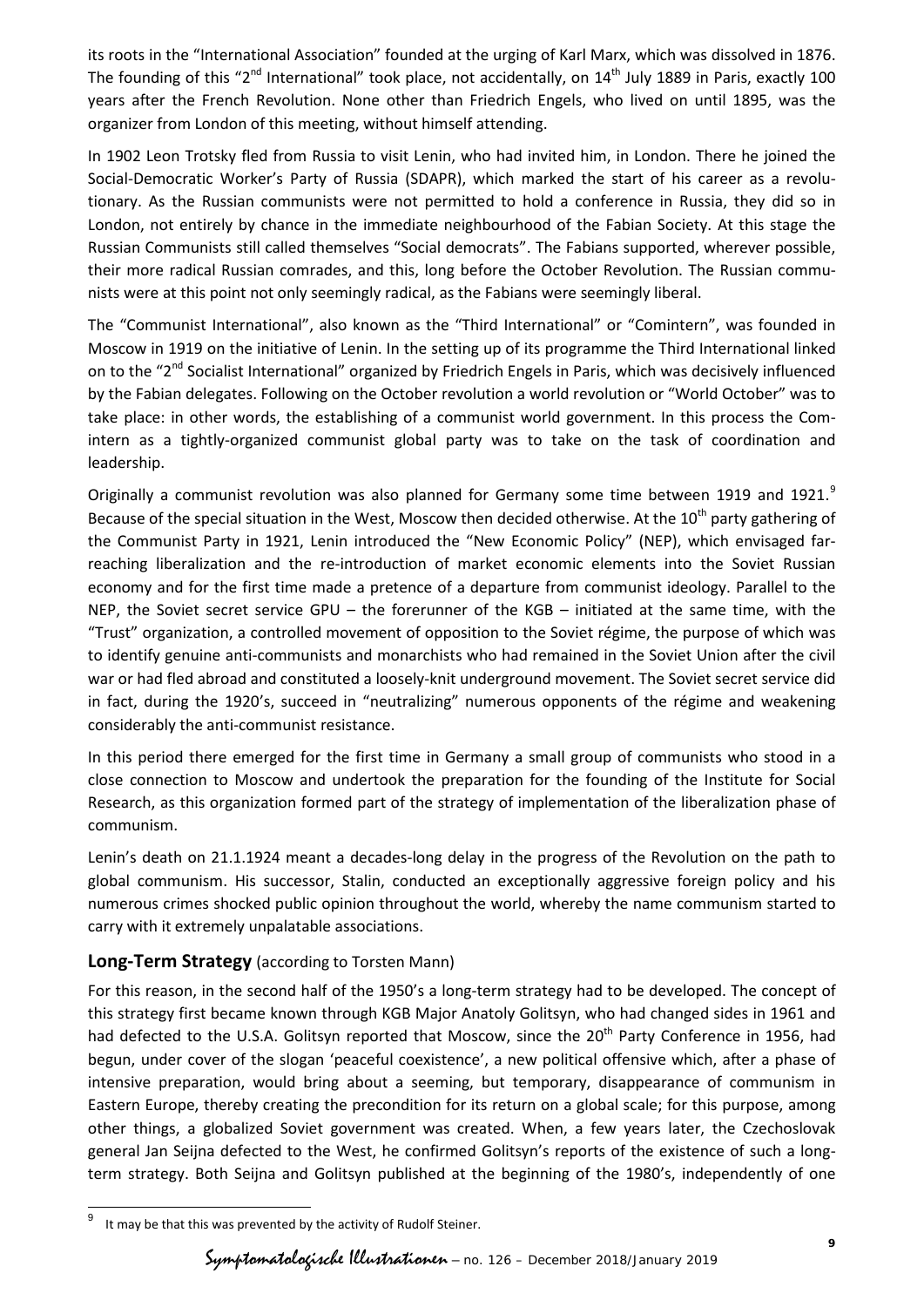another and before Gorbachev appeared on the scene, predictions of the forthcoming liberalization in the Eastern bloc as part of a gigantic strategic deception.

According to General Seijna, the heads of State of the Soviet allies hear – for the first time at the summit conference of the Warsaw Pact in autumn 1966, of the existence of the Soviet long-term strategy. Already in the years before this there had been speculation of possible Soviet strategic goals which they were (still) keeping secret from their allies, leading to substantial problems of coordination in the Eastern European plan economy. According to Seijna the Soviet long-term strategy comprised four successive time periods which, as they stood in the framework of the planning in 1968, were as follows:

### **Phase 1:** The period of preparation for peaceful coexistence 1956-1959 (de-Stalinization)

Phase 2: Peaceful coexistence-struggle (easing of tensions) 1960-(1972) 1985.<sup>[10](#page-9-0)</sup> Inciting of the students' revolt of 1968, which led to new social movements, e.g. women's and LGBT movements, peace and ecology movements. In the German Democratic Republic peace and environmental movements from the end of the 70's. Recruited from the ranks of these movements are the Green parties in the West. The watchword was: From Stalinism to Ecosocialism. This helps one to understand why Michail Gorbachev admitted in 1996 that "the threat arising from the environmental crisis will be the international key for the catastrophe that will open up the New World Order".

KGB/SVR (Foreign Intelligence Service of Russian Federation) disinformation operations are not imaginary. They are taking place around us continually. The disinformation of tomorrow we do not yet know, but whatever it may be – we will believe it. In 1959, during a visit to the U.S.A. Khrushchev said to the agriculture minister Ezra Taft Benson, "Your grandchildren will live under communism." When Benson tried to clarify this point Khrushchev said, "You Americans are so credulous. No, you will not accept communism directly, but we will administer to you small doses of socialism, until at last you wake up and realize that you already have communism." This kind of boast, so brimming with confidence, could only be made by someone who has already witnessed many successful operations.

The obvious fact that "Green" is the new "Red" can be recognized by anyone; there is no doubt of it. Was not the General Secretary of the Communist Party of the Soviet Union, Michael Gorbachev, chosen as head of "Green Cross International"? For this reason, the highest-ranking agents of the Kremlin support the global warming deception. This testifies to the power of communism in the United States. If you fear now that this analysis is paranoia, then you ought to remember that we stopped long ago noticing and opposing communist subversion. In view of the facts noted here, we should reckon with the possibility that communists are sitting and standing in the White House, in Congress and in the Federal bureaucracy. We can equally well find them in the Republican Party, and should bear in mind that they write in the pages of the National Review. Today our government informs us that colder winters are due to global warming, and that the Iranian nuclear weapons will make us safe. To look for the source of these fictions and draw the appropriate conclusions is not paranoia. It is the way to rational thinking (JRNyquist.com, 14.04.2015).

From the beginning of the 1960's the Soviets invested vast sums in the project of setting up a globally operating terrorist network. Worth mentioning here, too, is the collaboration of the KGB with the East German Stasi, and their conspiratorial influence on RAF (Rote Armee Fraktion) members. Thus, apartments were made ready for members, false passports issued, training camps in Palestine organized. One could also mention East Germany's training of RAF members in Marxist propaganda. The aim of all this was to slander and weaken the West and, above all, to demoralize the youth.

In addition, Moscow provoked in the Third World a series of communist coups, which frequently resulted in civil wars that went on for years.

### **Phase 3** (1973-1995) 1985-2000 ( cf. Footnote 10 )

Golitsyn predicted in his book of 1984 the imminent liberalization in the Soviet Union, which would extend across the entire Eastern bloc and even make possible the fall of the Berlin Wall, followed by the

**10**

<span id="page-9-0"></span> $\overline{10}$  Phase 2 (easing of tensions) was planned for 1960-72, but extended to around 1985. Cf. Phases 3 e 4).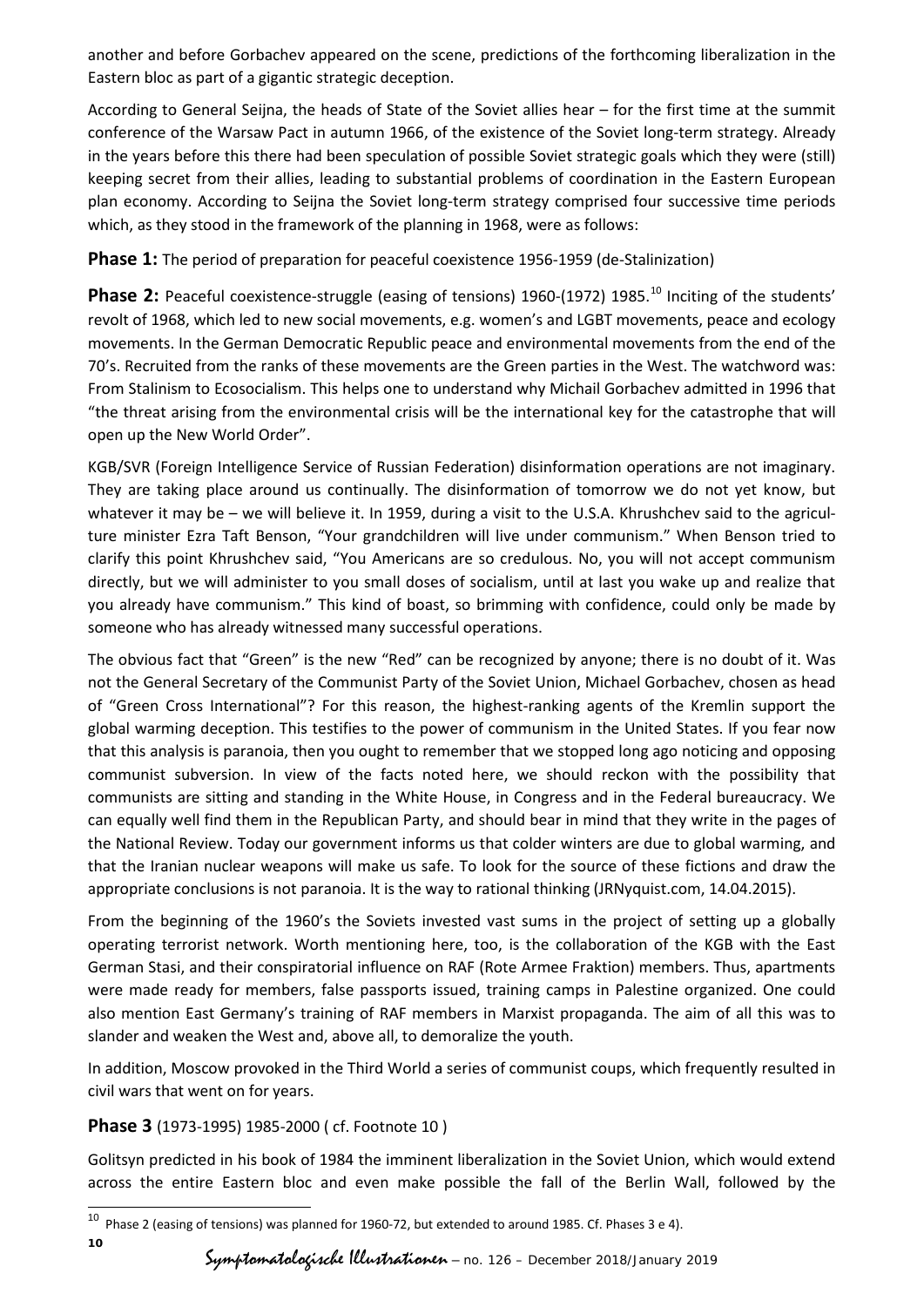reunification of Germany; all these reforms are, in fact, a fixed ingredient of the communist long-term strategy.

1992 – Barely 6 months after the official disappearance of the Soviet Union, we had what was called the "Earth Summit" in Rio de Janeiro. There the Rio-Process was set in motion, in the shape of the Climate Framework Agreement, the Biodiversity Agreement and Agenda 21, which placed environmental protection and development aid at the centre of an increasingly international collaboration on the UNO level, and through which the Earth's atmosphere was virtually turned into State property. In this process the political decision-making of the formerly sovereign nation states transferred increasingly to international councils and commissions, such as the International Panel for Climate Control (IPCC), whereby the UNO was able to take on, more and more, the tasks of a globalized provisional government. The Western public, unfortunately, hardly noticed that leading representatives of the Soviet Communist Party have since been accompanying and pushing forward the Rio Process. This shows clearly that the "Perestroika" in no way involved the abolition of communism but, rather, an alteration of the concept and extension to an international level – just as KGB Major Golitsyn had already described in 1984. Golitsyn, on into the 90's, was trying, in vain, to point out that the "Perestroika" is a Leninist concept which does not remain limited to the Eastern bloc, and does not signify in any way a renunciation of either the class struggle or the final goal of global communism. In resignation, he concluded that the general public will only recognize this when it is too late.

Since the "Earth Summit" of 1992, under the cloak of the trade in emissions rights and other "instruments for climate protection" there has taken place not only an ever-tightening plan economy regulation of hitherto free Western entrepreneurship, but also a major transfer of wealth, in the spirit of global socialism, to the 2nd and 3rd worlds at the expense of Western citizens and taxpayers. Sakharov (1921-1989), a supposed dissident and a Peace Prize Winner, used, already in 1968, the greenhouse effect, allegedly caused by man-made carbon dioxide, as a pretext to demand a world-wide scientific planning of policy according to the conservation principle and the enactment of laws for international protection of the environment, inclusive of a tax "on the national income of the developed countries" to "rescue" the "poor regions of the world". The introduction of the 'gender' lunacy is also to be seen in this connection. The family is to be destroyed and human beings confused and uprooted.

Also worth mentioning is the opposition movement in the DDR (East Germany) which was controlled, from around the mid-80's, by a small group of Stasis in collaboration with the KGB. Putin was active from 1984- 89 in Dresden on behalf of the KGB. Without the purposeful activity of "networking resistance activists", this peaceful revolution would never have come about. Florian Havemann, the son of the then leader of the anti-régime movement Robert Havemann (1910-1982) says of his father, "My father was always an informer", and then, "the resistance movement in the DDR was ridiculous". This peaceful revolution was a strategy planned and implemented by Moscow with the aim of leading it over into the long-term strategy that should, as we described above, deceive the world. This is not to dispute the courage of many people who went onto the streets to call for political changes in the DDR.

#### **Phase 4:** World communism (from 1995) from 2000 (cf. Footnote 6)

The Izvestiya newspaper reported in October 2003 that many statues of the communist ideologues were experiencing a comeback as "historic" symbols. In the Siberian region of Krasnoyarsk alone, in the previous 18 months five old Lenin monuments had found a new place of honour. Soon after taking office, Putin had introduced again the anthem of the Soviet Union as the national anthem, albeit with new words, written by the same author as the original Soviet text. Also under Putin the red banner and the red star from Soviet times were restored as national emblems for the Russian army. It must be viewed as highly symbolic that in Moscow there is a continued refusal finally to bury Lenin's corpse, which has, with the expenditure of great effort, been conserved since 1924 in a mausoleum of its own in Red Square. The "destruction of all hopes for a false democracy" had apparently been effected so successfully by the Soviet strategists, that in April 2015 the Kremlin was able with the development of a new 5-year plan, to return, at last officially, to the "long-term planning of economic and social development, undisturbed by any protest worth mentioning". (Pravdareports.com 30.04.2015). Against this background, Putin clearly no longer needs to fear the loss of